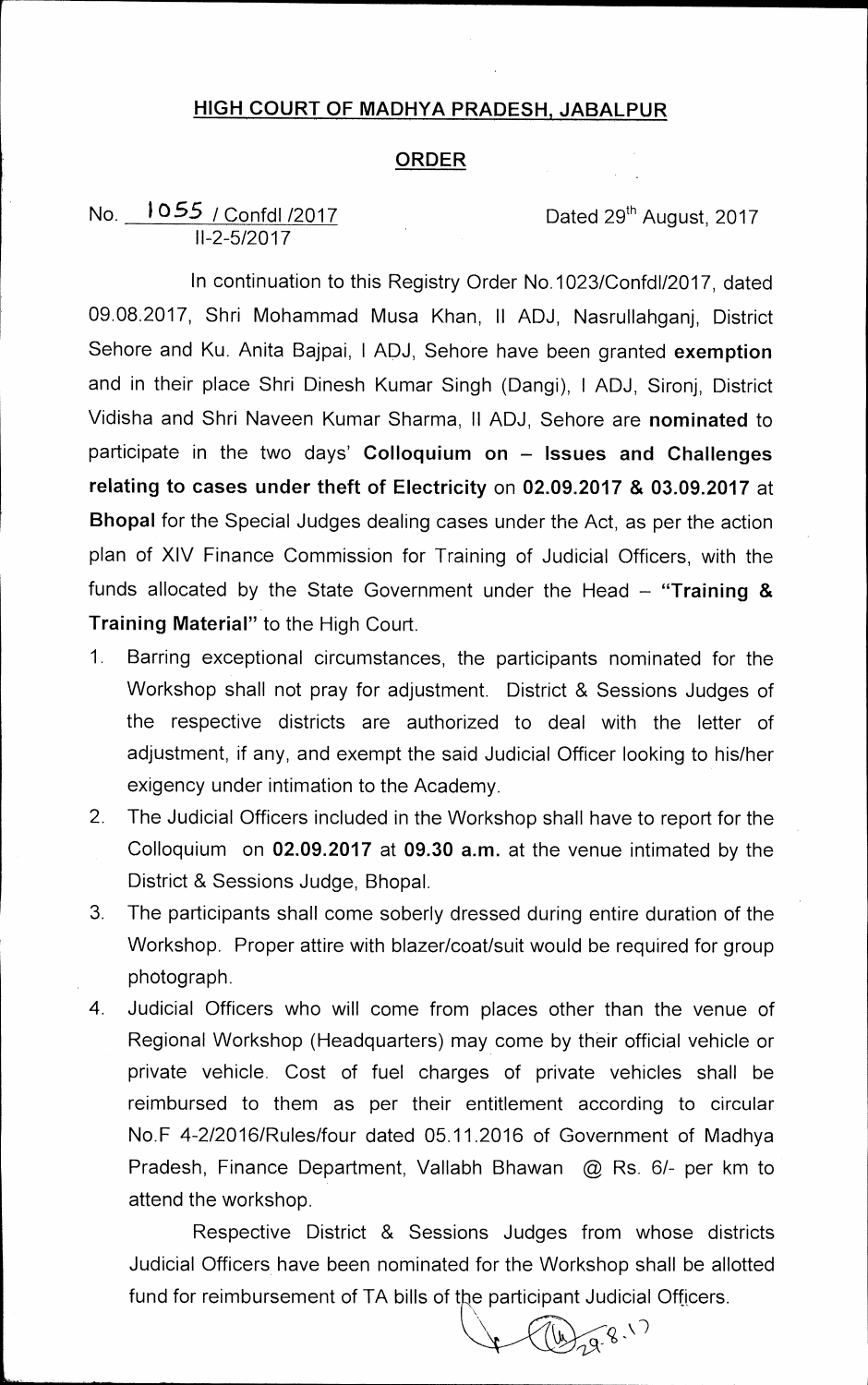- 5. District & Sessions Judge, Bhopal has to provide all logistic support like arranging public address system, conference hall having capacity to accommodate the Judicial Officers etc. required for conducting the said Colloquium, stay arrangements of the participants/Officers & Staff of MPSJA, catering services, etc.
- 6. During Workshop, breakfast, working lunch and tea twice with light snacks and dinner on the first day of the Colloquium shall be served. On second day, breakfast, working lunch and tea twice with light snacks shall be provided. The outstation participants shall be provided dinner packs, on request.
- 7. Stay arrangement shall be provided on single/twin sharing basis for the participants.
- 8. The District Judge may utilize the services of two of the Judges from District Judiciary for logistic support and they shall be paid remuneration of Rs. 1,000/- per head per programme and the District Judge shall be paid remuneration of Rs.1,500/- for guidance and providing logistic support, which shall be adjusted towards their honorarium paid as guest faculty.

Class III and Class IV employees (two each) of the District Headquarters whose services will be utilized during the Colloquium, an incentive of Rs. 450/- to Class III employees and Rs. 250/- to Class IV employees shall be provided.

9. Judicial Officers at regional headquarters or from other places, whose services are utilized as Guest Faculty for the purpose of Colloquium, shall be paid honorarium as per High Court Order dated 26.08.2016.

**BY ORDER VI)) 'r(MOHD. FAHIM AN WAR)** 

**,GISTRAR GENERAL** 

Dated 29<sup>th</sup> August, 2017

Endt. No. 1 056 / Confdl /2017 11-2-5/2017

Copy forwarded to :-

- 1. The Deputy Controller, Govt. Central Press, Arera Hills, Habibganj, Bhopal-6 for publication in the next issue of the M.P. Gazaette
- 2. The Principal Secretary, Govt. M.P. Law & Legislative Affairs Department, 1<sup>st</sup> Floor, Vindhyachal Bhawan, Bhopal, Pin 462 006, for information.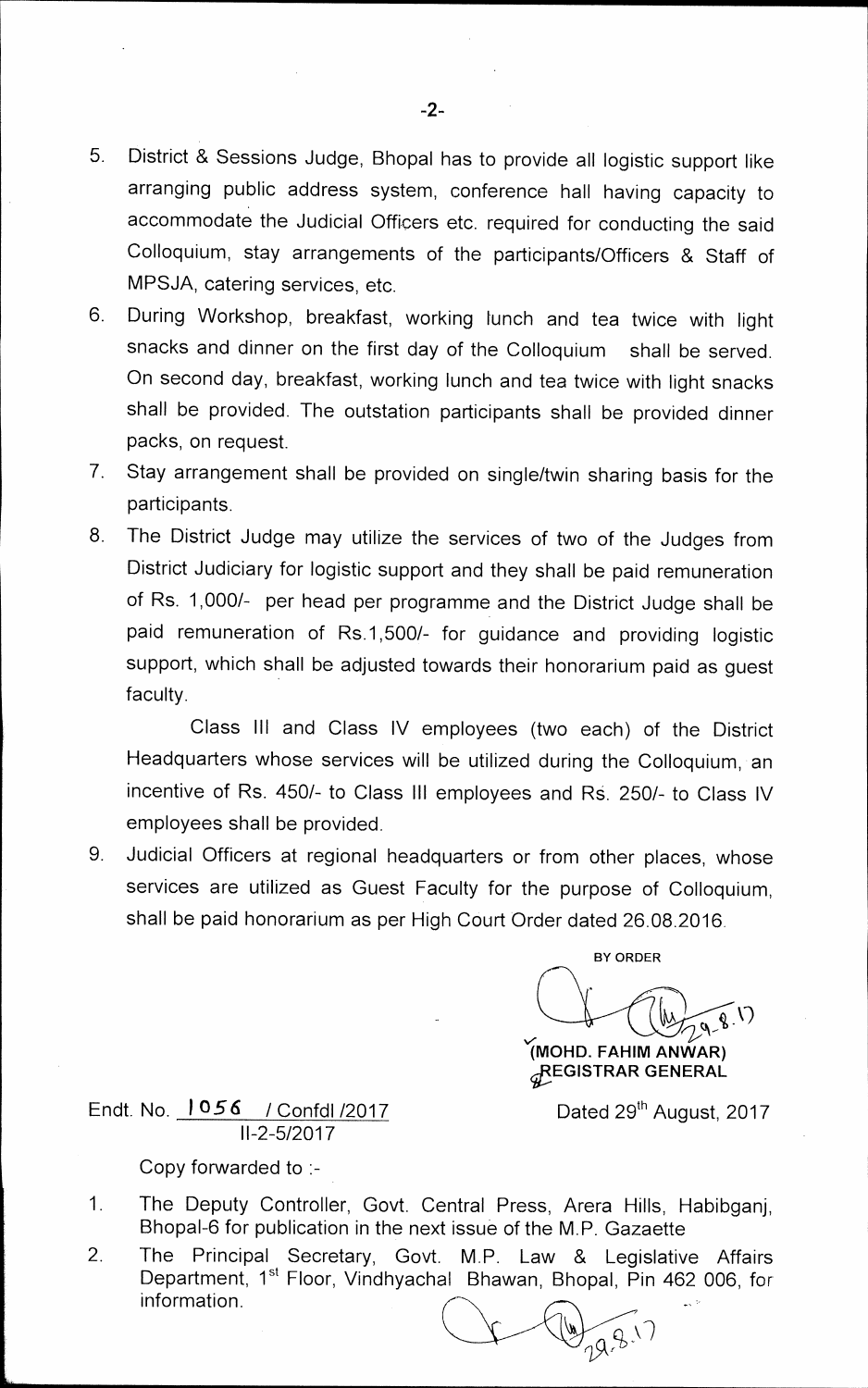- 3. The Accountant General, (I), M.P. Gazetted Audit Department, Gwalior, for information.
- 4. The Accountant General, (II), Gwalior, for information.
- 5. 1. Shri Dinesh Kumar Singh (Dangi), I ADJ, Sironj, District Vidisha
	- 2. Shri Naveen Kumar Sharma, II ADJ, Sehore

## **With a direction to report for the Colloquium at 9.30 AM sharp on 02.09.2017 at Bhopal.**

- 6. 1. Shri Mohammad Musa Khan, II ADJ, Nasrullahganj, District Sehore
	- 2. Ku. Anita Bajpai, I ADJ, Sehore for information. You have been granted **exemption** from attending the aforesaid training programme.
- 7. District and Sessions Judge, Vidisha / Sehore for information and necessary action.
- 8 Budgetary allocation of **Rs. 4,85,000/-** will be made to District & Sessions Judge, Bhopal vide a separate order of the High Court to meet the expenses of the Colloquium at Bhopal on **02.09.2017 & 03.09.2017 (Saturday & Sunday).**
- 9. Budgetary allocation for reimbursement of T.A. / Fuel expenses of participant Judges from the respective districts will be made to the District and Sessions Judge, Vidisha/ Sehore vide a separate order of the High Court.
- 10. Registrar (I.T.), High Court of Madhya Pradesh, Jabalpur, for sending copy of order by e-mail to following Judicial Officers:-
	- 1. District Judge (Inspection), High Court Premises, Jabalpur/ District Judge (Inspection), J.E.-1, Judges Enclave, Residency Area, lndore-452001/ District Judge (Inspection), 28/B, Race-course Road, Opposite Maila Ground, Gwalior (M.P.), for information.
	- 2. Principal Registrar, High Court of M.P., Bench Indore, for information
	- 3. Principal Registrar, High Court of M.P., Bench at Gwalior, New High Court Building, City Centre, Gwalior, for information.
	- 4. Member Secretary, M.P. State Legal Services Authority, 574, South Civil Lines, Jabalpur, for information.
	- 5. Principal Registrar (Judicial)/ (Vigilance)/ (I.L.R. & Examination), High Court of M.P., Jabalpur, for information.
	- 6. Registrar (184/ (District Establishment)/ (Judicial-I)/ (Judicial-11)/ (Administration)/ (Exam & Labour Judiciary)/ Officer on Special Duty/ Registrar/Secretary, High Court Legal Service Committee, High Court of Madhya Pradesh, Jabalpur, for information.

 $H_{19,8}$  (